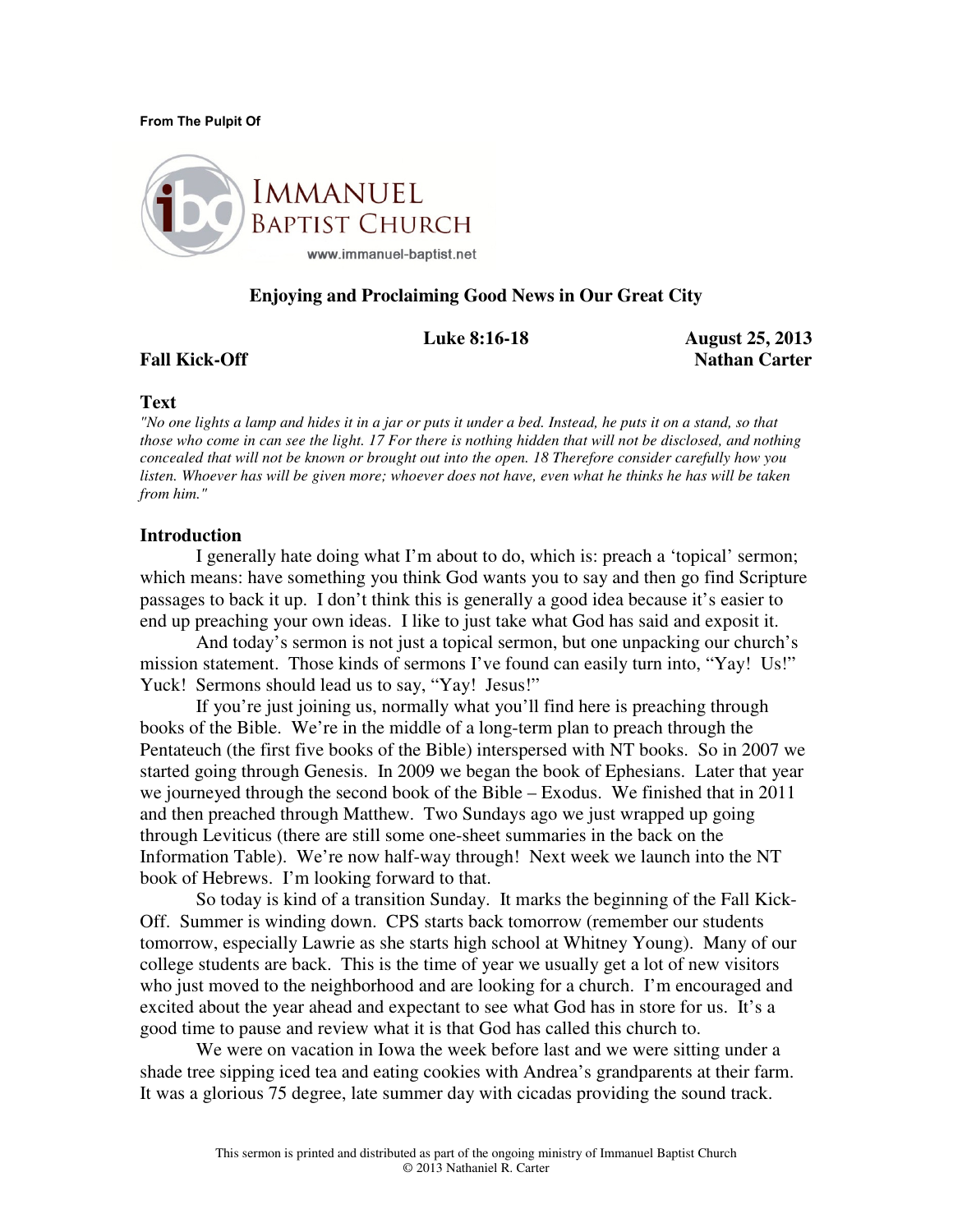Life was good. Then I happened to take off my glasses and I noticed that they were all smudged up and had little speckles all over them (what is that? do our eyes squirt secretions out of them during the day?). So I cleaned my glasses on my shirt and put them back on and the view was even more glorious, more crisp and clear. That's what this is: church is going well, neat things are happening, we're plugging away at being and doing what we're supposed to be and do. But every once and awhile it's good to clean our glasses, to renew our vision, to step back and be reminded of what we're all about so that we can continue to see clearly.

The mission of Immanuel Baptist Church is **to be a multiplying community that enjoys and proclaims the Good News of Christ in the great city of Chicago**. We believe that encapsulates several biblical ideas contextualized to our setting. And I just want to walk us through it.

# *But first, let's pray…*

# **Multiplying**

The first part of our mission statement declares that we are to be **multiplying**. Everything else we're going to talk about concerning what we're about here we want to see reproduced and replicated in new churches. This is God's desire and design for churches – that they multiply. The early church that we see in the book of Acts was multiplying – sometimes unintentionally like when people were spread due to persecution (cf. Acts 11:19-21) and sometimes intentionally like when the church in Antioch set apart Paul and Barnabas to go start new churches (cf. Acts 13:1-3).

 We are called to continue to be part of this movement. The movement is happening. Christ's church is in multiplication mode. And it's best for us to be part of that intentionally and do it cheerfully.

We do this by being connected internationally. We have partners around the world working to engage unreached peoples with the gospel and plant churches. We support Dave & Rose in East Asia, a local persecuted pastor in Southeast Asia, a couple from our church – Peter  $& Lydia$  – working in Thailand, a family we have a long history with heading up a strategic seminary in Sri Lanka, another family who spent many years planting churches in Taiwan and now work on missionary mapping around the world, and a family who has planted churches in West Africa and now a suburb of Detroit among Muslims. Matt is putting together an International Missions bulletin board on the back wall that will keep these partnerships more visible to us.

So we're part of the multiplication that way, but we also do this by being engaged in church planting here locally. We've started a pastoral development program aimed at supplying leaders for a movement of church multiplication in our city. It's called *GOSPEL for Chicago*. After the service I'll be giving a certificate of completion to Brandon as we've just finished up another year of it. Through this we've been able to train and coach church planters like Qusai Mahmud at Pilsen Community Church, now in their second year. We helped launch Church of the Beloved that meets right here on Saturday nights and has grown to have another location in the River North area. In October, Dave Johnson and his fledgling church – Grace Covenant – will be launching up in Northcenter/Lincoln Square neighborhood. Next year an historic church in the city – Edgewater Baptist Church – will be joining *GOSPEL for Chicago* and running several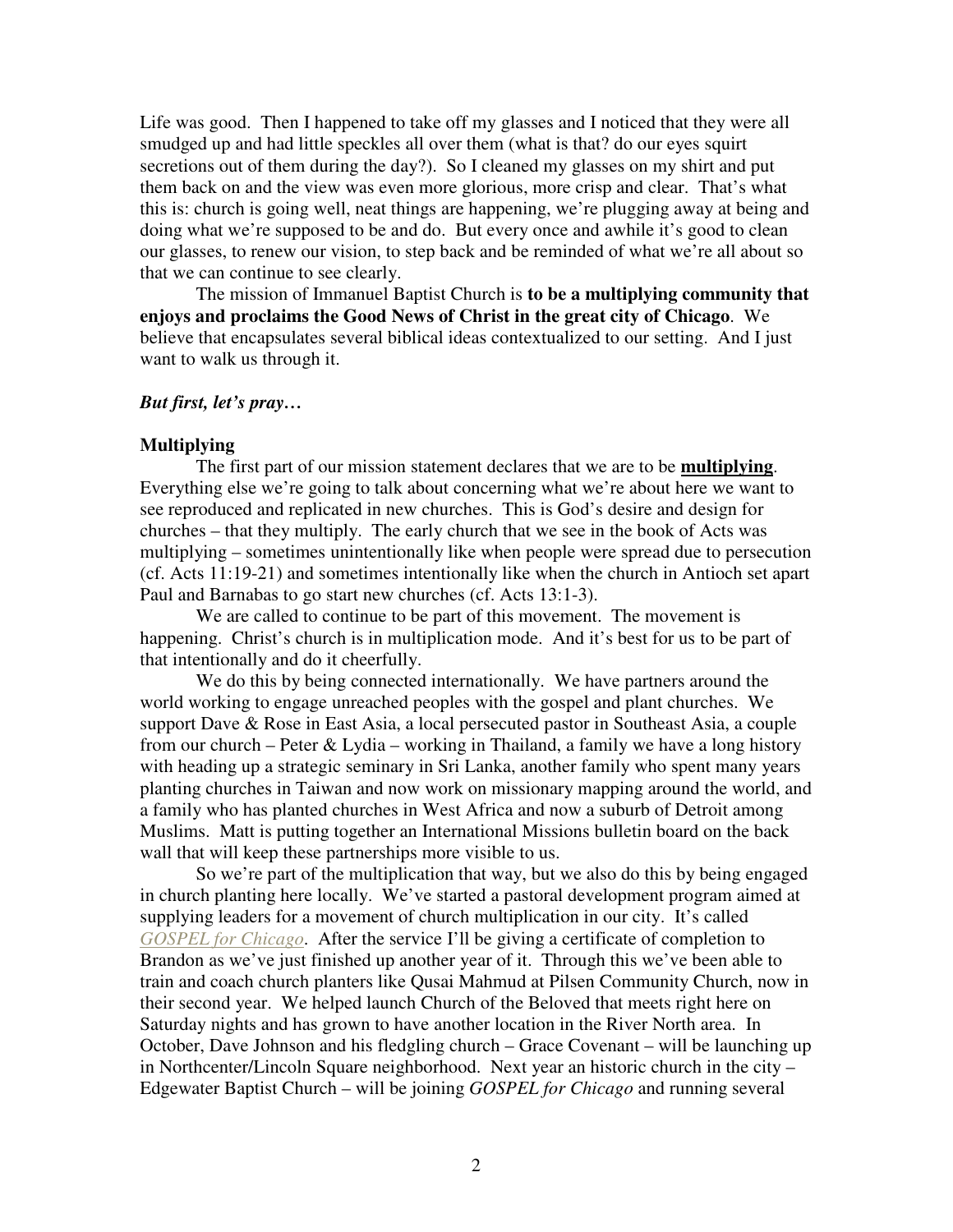men through our process. By God's grace it's growing. There are many more connections in making. We are called as a church to be part of multiplication in our city in this way and many other ways.

But ideally, we ourselves will be regularly multiplying. Not just growing, but multiplying. It's the difference between addition and exponential growth. In 2010 we sent out some people to start Christ Redeemer Community Church in the West Loop. That church plant unfortunately didn't take root, and we've learned a ton of lessons from that, but that's still the goal – to fill this place up and keep skimming off the top and sending people out to seed new churches in different neighborhoods throughout the city for the glory of Christ. So **multiplying**…

## **Community**

 And the next word is **community – a multiplying community**. Also embedded in this statement is an emphasis on community. We are called to be a body, a corporate entity. Community is a buzzword these days. I don't think most people who use it really know what it means. We, by the power of the Holy Spirit, are seeking to swim against the individualism of our culture. Church isn't a dispenser of spiritual goods and services for consumers; or social club for people in your niche demographic; or just a loose collection of individuals actualizing their own personal dreams who just happen to be voluntarily associated with each other for a brief time, as long as it's convenient for them.

 We spent our whole Summer Retreat this year on this topic of *What is Christian Community?* I won't rehash it all now, but if you weren't there for that, please, please, please go online and look at the material from that weekend.<sup>1</sup> I think it was a Spiritguided time and I'm praying that the things discussed there translate into real life back here and we continue to build on that momentum and grow deeper in our community life as a church this fall. Cyndi heads up a ministry called Koinonia that seeks to catalyze community with stuff like the Retreat and Men's and Women's Nights, and Care Calendars, etc… And I've very excited about Small Groups starting back up in a couple weeks. More details on that later…

 I read this verse last week from 1 Peter 3:8 that encapsulates many of the other verses we studied at the Retreat and I believe is a good word for us – "Finally, all of you, have unity of mind, sympathy, brotherly love, a tender heart, and a humble mind." May it be, Lord!

## **Enjoying and Proclaiming**

 Immanuel's mission is **to be a multiplying community that enjoys and proclaims**. I want to kind of talk about these two verbs together. But to do it, first I want to look at a particular passage of Scripture. I just can't escape expositing a text altogether. Otherwise I feel phony and will get sick of hearing myself talk pretty quickly.

So let's look at that section in Luke's Gospel that Matt read earlier. Luke 8:16- 18. Here Jesus has been telling parables. Parables are stories with a meaning. But contrary to popular belief, the meaning of a parable is not always on the surface, immediately obvious. They require some thought, some effort that those who are drawn by the Holy Spirit will put into it and be rewarded with greater insight and those who are not will be put off by it and walk away, to their great harm.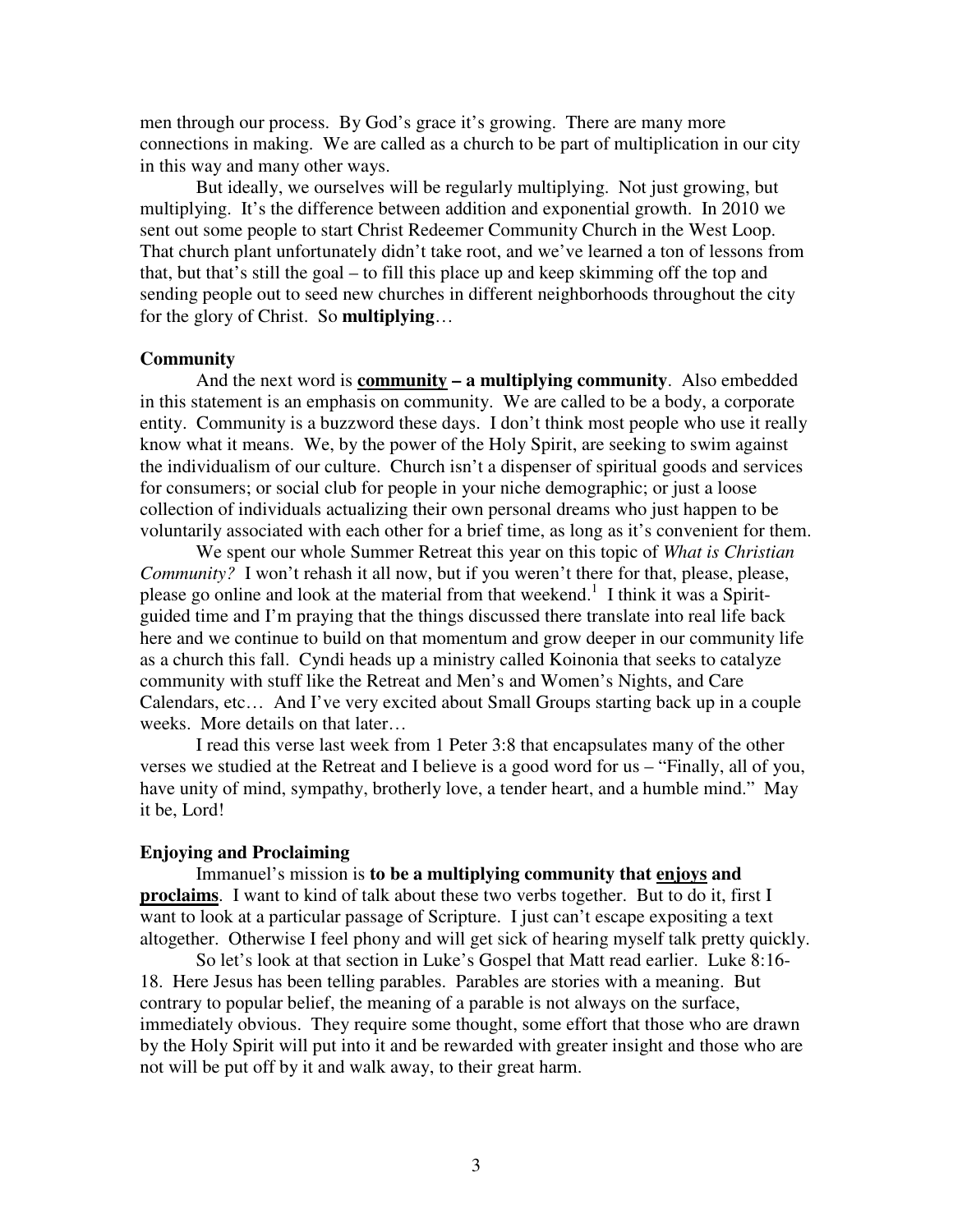Then in v. 16 Jesus gives another slightly enigmatic, parabolic saying – "No one lights a lamp and hides it in a jar or puts it under a bed. Instead, he puts it on a stand, so that those who come in can see the light" (v. 16). Now, what do you think this is going to be about? What's your first reflex, gut response to what Jesus is going to be talking about here? If you were raised in church, you're probably thinking right now about the children's ditty – "This little light of mine, I'm gonna let it shine; This little light of mine, I'm gonna let it shine, let it shine, let it shine, let it shine. Hide it under a bushel? No! I'm gonna let it shine. Hide it under a bushel? No! I'm gonna let it shine, let it shine, let it shine, let it shine. Shine all over Chicago. I'm gonna let it shine…"

We're bracing ourselves for a call to be salt and light in the world, to share Christ, to do evangelism. And this *is* the way we see Jesus using this metaphor in Matthew's Gospel. In Matthew 5:14-16 Jesus says to his disciples, "You are the light of the world. A city on a hill cannot be hidden. Neither do people light a lamp and put it under a bowl. Instead they put it on its stand, and it gives light to everyone in the house. In the same way, let your light shine before men, that they may see your good deeds and praise your Father in heaven." That is a call for the Church to be on mission in the world, proclaiming the Good News, testifying to Jesus Christ, the true and ultimate Light of the World (Jn. 8:12).

 But that's not how it's being used here in Luke, is it? Jesus quotes the same proverbial phrase – no one lights a lamp and then puts it under a bushel basket; that's insane. Light is made to be let out, to fill a room, to dispel darkness. That goes for the message of Christ ringing out *from* Christians, but it also goes for the message ringing true *in* Christians. And that is what's in mind here in Luke 8. This message of Christ, the gospel, is designed to flood into our own hearts. It's silly to try to shade it or keep it under wraps.

 The message of Jesus is meant to reveal, to throw light on our souls, to illuminate more and more of the crevices of our inner being and give us greater and greater insight into the true meaning of existence and the world we find ourselves in. God is in the business of shining light, giving revelation, illuminating, enlightening, bringing clarity. Think of a person carrying a lantern, slowly turning a corner of cave and coming into a dark cavity. Light fills the space and exposes the contours of the walls and rock formations. God is in the business of doing this in our minds and hearts, of unveiling mysteries to us, of giving knowledge and understanding to us, of showing us who we really are and who he really is; what he's really done to meet our deepest needs and what really lays ahead for us in the future. His Word is a lamp to our feet and a light to our path (Ps. 119:105).

 "Therefore," v. 18, "consider carefully how you listen," Jesus says *to his disciples* (v. 9). That's the main thrust here, because "whoever has will be given more; whoever does not have, even what he thinks he has will be taken from him." So this is about how we listen to Jesus' teaching. One person writing on this section summarizes it this way: "The need exists to respond with care to Jesus' teaching, which comes with a promise: response brings more spiritual blessing. But a threat also is made: lack of response means losing spiritual insight. Neutrality is not possible."<sup>2</sup> So this is an exhortation to Christians to be constantly growing, pressing in, walking in the light, expanding your view, seeking to see more. Light leads to more light.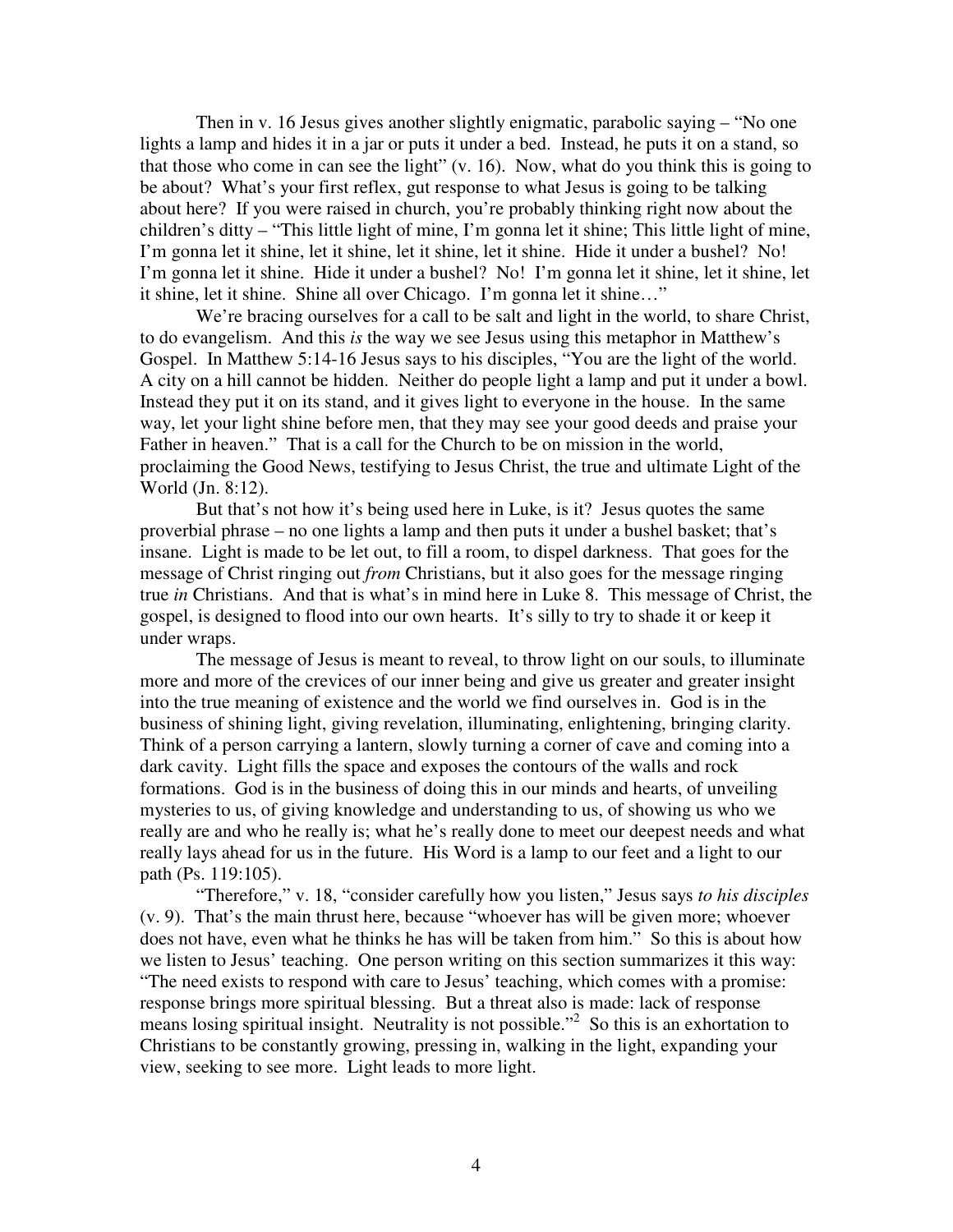In John 3 it says, "This is the verdict: Light has come into the world, but men loved darkness instead of light because their deeds were evil. Everyone who does evil hates the light, and will not come into the light for fear that his deeds will be exposed. But whoever lives by the truth comes into the light…" (Jn. 3:19-31). You either cringe at the light of the gospel and run away into further darkness, preferring blindness; OR you are strangely drawn into it, where one view opens you up to have others. It may hurt your eyes at times, but you relish having the "light of the knowledge of the glory of God in the face of Christ" (2Cor. 4:6). In his light you see light (Ps. 36:9). The world starts to make sense to you and you're set on a path of continual discovery.

 And being in that situation is like exploring a cave. You don't stay at the entrance but go further down and further in,<sup>3</sup> finding more and more sights, some breathtaking. "Whoever has will be given more." It's an adventure of discovery. If you're content with where you are in your knowledge of Christ, truly content, no drive to move on, no hunger for more, just flatlined, satisfied to stagnate, you only think you're a Christian. You don't have the light of Christ.

But if you have had your eyes opened to the glory of God in the face of Christ, if you have had your sins exposed and seen Jesus as your Savior and Coming King, you will always be gaining new insights, seeing more. And that happens by a deeper listening to the Word of God, the message of Jesus, the gospel. New insights. Putting more pieces together. Seeing more of the big picture. Greater clarity on the details. Fuller selfunderstanding. More robust theology. The Christian life is a progressive unfolding of Paul's prayer for the Ephesians – "the God of our Lord Jesus Christ, the glorious Father… give[s] you the Spirit of wisdom and revelation, so that you may know him better [and better]… the eyes of your heart [are gradually] enlightened in order that you may know [more and more] the hope to which he has called you, the riches of his glorious inheritance in the saints, and his incomparably great power for us who believe" (Eph. 1:17-19).

So to be a Christian is to see, to have light, to not be in the dark. And that light leads to new light. Insight builds upon insight. We progressively see more and more. We cannot remain static. So here's my main encouragement to us as a church today – pay careful attention to how you hear. Don't be content to be static. Grow in understanding. Press on to know Christ. Study his Word. Let his Spirit search you. Do whatever it takes to get fresh insight, new knowledge, deeper appreciation of the truth of the gospel. May this Fall be a time of renewal in your pursuit of God. Revived energy to press on.

This process is what's described in the word enjoying in our mission statement. **A multiplying community that enjoys and proclaims the Good News in our great city**. Immanuel: let's grow deeper, together, in our enjoyment of God, luxuriating in all he is for us in Christ. Don't be content with yesterday's levels of enjoyment. Pay careful attention to the Word. Seek to apply it to your heart. Repent another layer deeper than you ever have before. Let the unconditional, total, passionate love of Christ penetrate another level deeper than you ever have before. Let's keep pressing on together to enjoy Christ.

My daughter's school is a Language Academy. From Kindergarten through  $8<sup>th</sup>$ grade she will be learning Mandarin. Others are learning French or Japanese or Italian or Spanish. And the goal is not necessarily that they will learn some skill to help them in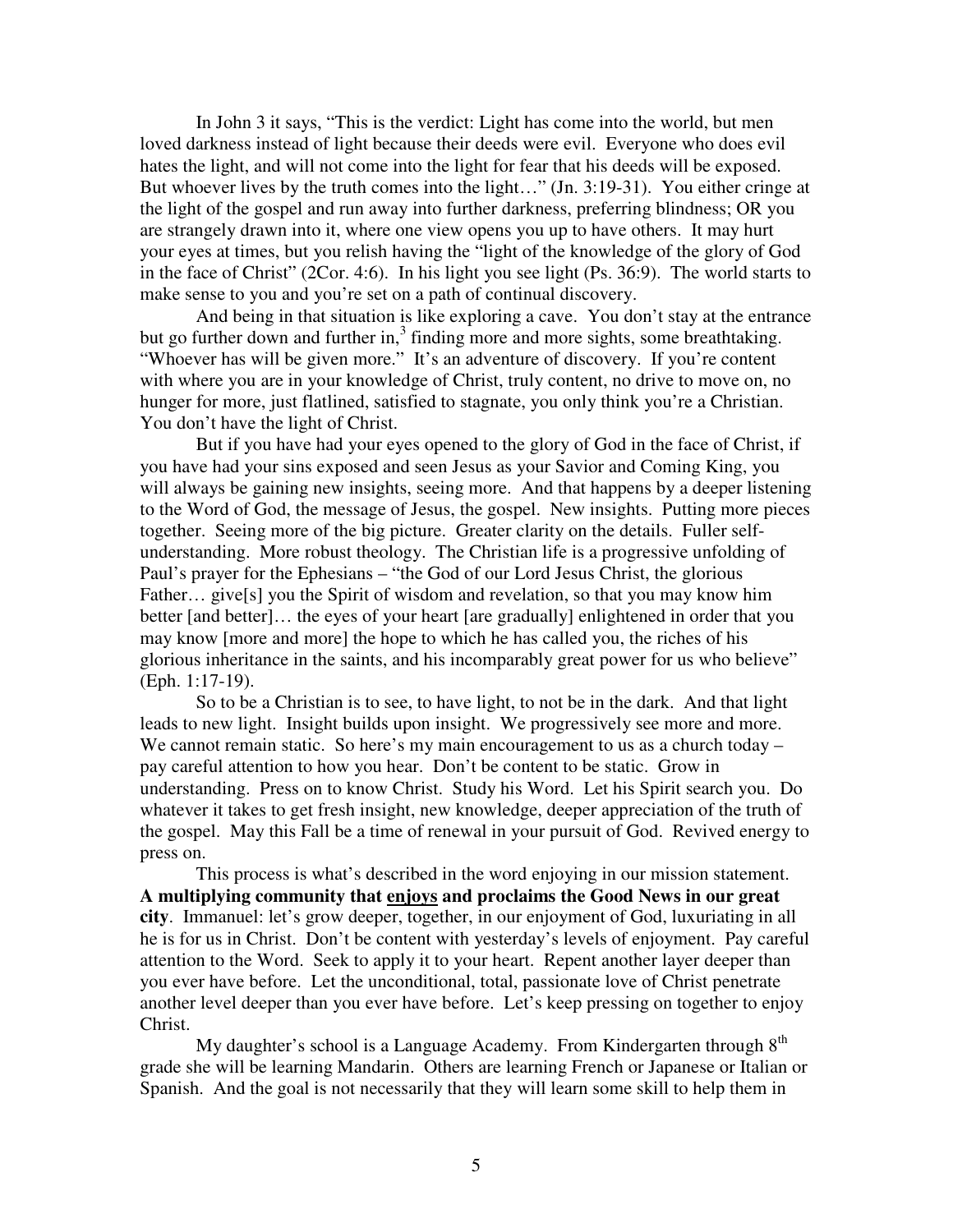the emerging global marketplace, although that can be an added benefit. But the principal explained it this way: he said that teaching kids foreign languages from an early age opens up more neural pathways in the mind that in turn facilitate the learning of all kinds of other things. It helps rewire the brain so that there is even greater capacity across other disciplines. The brain is kind of cool, isn't it?

This is like how our spiritual life works. "Whoever has will be given more." There are a kind of soul synapses that you can exercise. You can stretch your heart to increase your capacity for joy. Brothers and sisters, let's intentionally seek to expand our capacity for joy.

How do we do this? There are many ways.

It starts with building the weekly rhythm of work and worship into your life. Program your soul along these lines. Gather with the church to hear the Word preached every week and eat at the Lord's Table. It's no immediate guarantee of explosive experiences with God, but neglecting it is almost a surefire way to squelch such things.

Then build other similar rhythms into your life: family worship (or if you don't have a family, then set-aside times to gather with your roommates for Scripture, song, and prayer). Personal devotions. Be reading through the Bible every year. Immerse yourself in the story and the worldview. Let it seep into you. Meditate on particular texts. Memorize verses of the Bible, hiding it in your heart so that it's there to come out at appropriate times. This is opening up the neural pathways of your soul.

Read books that stretch you to think. Read literature that make you feel feelings you didn't know you were capable of. Don't be afraid of awakening longings. All your longings find their fulfillment in Christ. Let the floodgates open.

Discuss the Bible, ideas, dreams, failures, struggles with fellow believers and receive rebuke, care, push back, empathy. This can be scary but it will lead to greater enjoyment of God.

Pray. Pray until you pray. Jack Miller once said, "I am convinced that prayer, effective praying, is a divine gift that comes while praying."<sup>4</sup> Pray with other people. Come to prayer meetings.

Repent. Receive forgiveness.

There are many more ways that we can press on, pay careful attention to how we hear, expand our capacity for enjoyment of the gospel. Please share them with each other.

 "The kingdom of God is… a matter of… righteousness, peace and joy in the Holy Spirit" (Rom. 14:17). To know God is to know what's true, good, and beautiful. We are called to be a joyful church. A people that have learned the secret of being content in any and every situation (Ph. 4:12). A people who are truly happy, not because we have nice stuff and sanitized lives, but because we know God and his love in Christ. It steadies us. It gives us a peace that passes understanding (Ph. 4:7). It allows us to be sorrowful, yet always rejoicing (2Cor. 6:10).

 Now I'm not saying fake it and put on a happy face. I'm saying in our struggles, in our suffering, in our disappointment, in our confusion we let that drive us to wrestle with God more, to ask deeper questions, to trust more sincerely, to hope more desperately, to love others more compassionately, to enjoy more fully. To say with Charles Spurgeon – "I have learned to kiss the wave that strikes me against the Rock of Ages."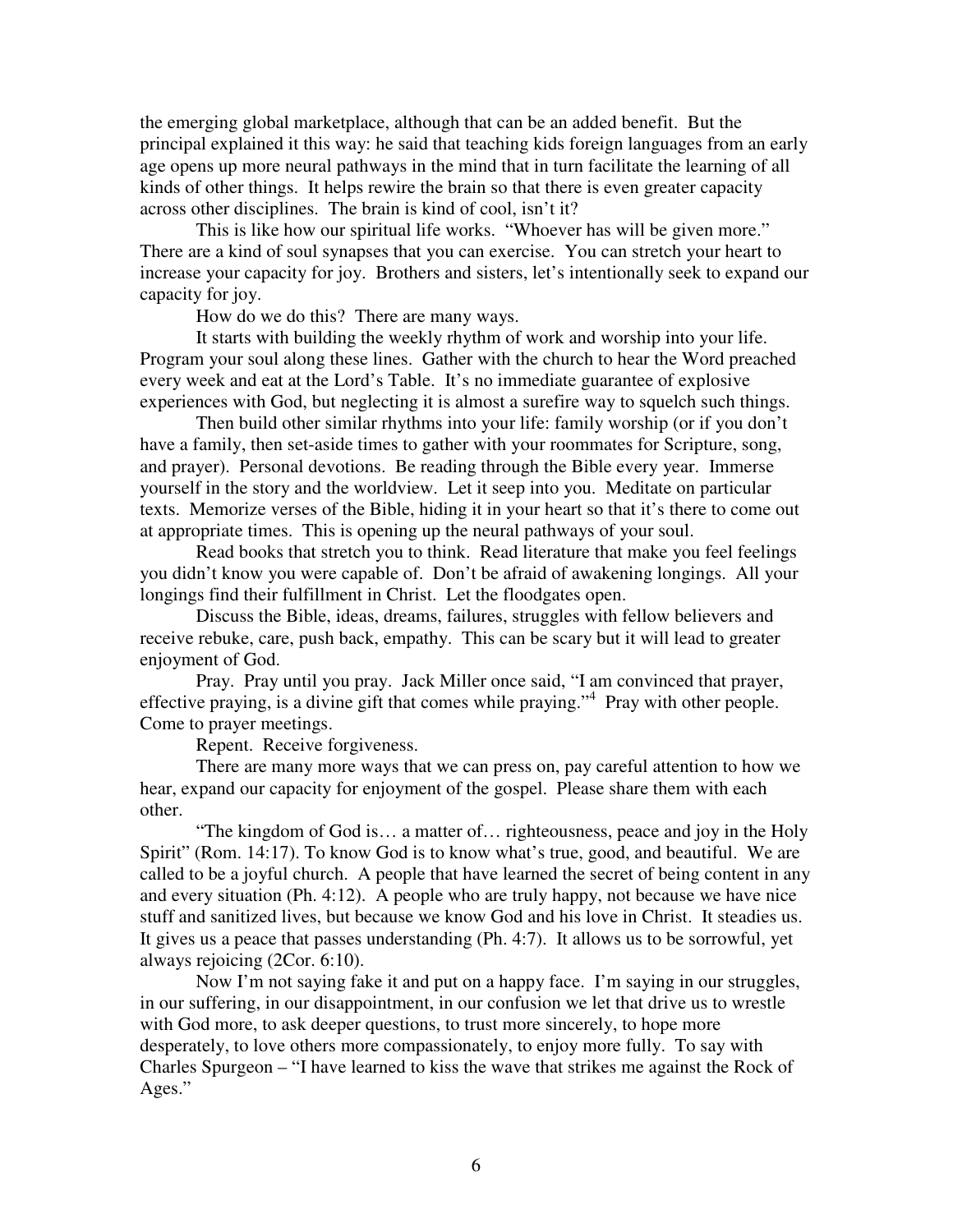God is great. God is glorious. God is good. God is gracious. God is to be enjoyed.

I know that some periods of life don't seem that enjoyable and that God can seem distant and your light dim. But you can trust God. I loved this piece of writing by Mark Galli that I read awhile ago:

Like exploring a dark cave with a small flashlight, we discover the contours of this grace slowly. Once in a while, we come upon a huge cavern of mercy, where the stalactites and stalagmites of grace overwhelm us with their beauty. We realize that this grace has been dripping into our lives for years, creating something beautiful when we only knew darkness.<sup>5</sup>

Keep listening carefully to God's Word; keep, to use John Piper's phrase, fighting for joy;<sup>6</sup> keep pressing on to enjoy God more and more. He will sustain you to keep on asking and it will be given to you; seeking and you will find; knocking and the door will be opened to you. For everyone who asks receives; he who seeks finds; and to him who knocks, the door will be opened (Lk. 11:9-10). Brothers and sisters: we are to be a church that truly **enjoys** the Good News.

And as we do that, we will **proclaim** it. Luke 8 is the prerequisite to Matthew 5. The light that cannot be hidden, that floods into our souls and opens up more and more of the excellencies of the Triune God will light us up like a phosphorescent glow toy and we will "shine like stars in the universe as [we] hold out the word of life" (Ph. 2:15-16). Evangelism. Missional living. Loving the lost and sharing the gospel with them. Proclaiming the Good News.

I believe there's an order here, a kind of linear progression. As I look at my life and our church, I think this may be one of our biggest areas of weakness. We didn't baptize any new converts in the last year. We can be a bit timid and insular. We're not on mission the way I believe our Lord wants us to be and I want to see that change this year. But I know it won't change through added demands, quotas, challenges, and commands. "The beatings will continue until morale improves." If we are weak in proclaiming Christ, what we need is to enjoy Christ even more. Two British pastors, Tim Chester and Steve Timmis, write:

Enthusiasm for evangelism does not begin with evangelism at all. Exhortations to evangelize just leave us feeling useless. Driven by guilt we try turning the conversation at work around to spiritual things with horrible, crunching gear changes, or we knock on a few doors to little effect. So we give up. Again. And feel guilty. Again.

This isn't to say that there can't be a kind of symbiotic, cyclical relationship between stretching yourself in evangelism and actually cherishing more deeply the message you share. It can work that way. But by and large, if we don't share Christ powerfully we aren't seeing Christ presently. I want to see us becoming so enraptured with Jesus that revivals spills out from us and onto the neighborhood surrounding us. So I will keep seeking to make him known more vividly in our church.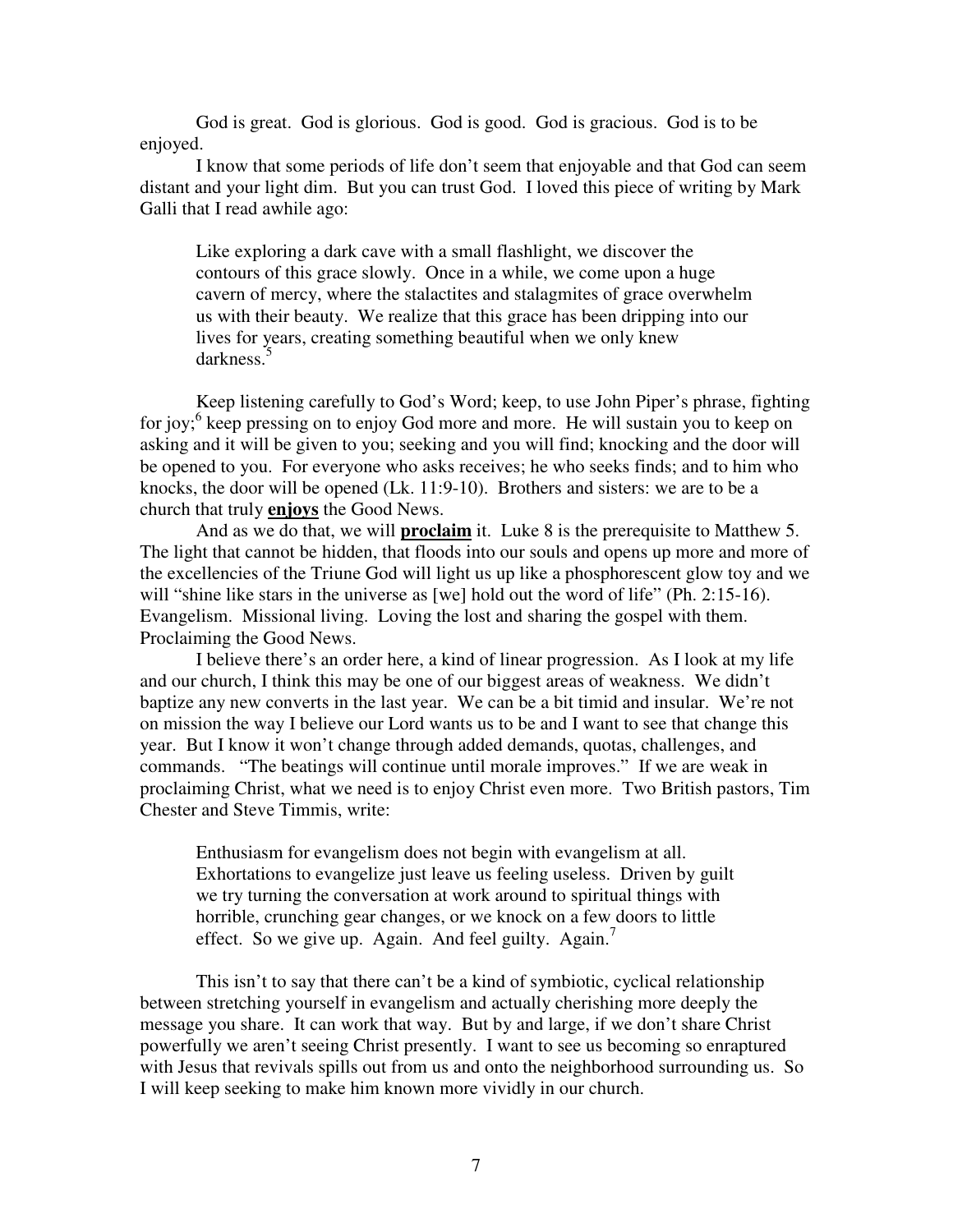Wouldn't it be fun to see many more people in the UIC Area hear the gospel this year and some of them getting baptized and joining the church. This is our mission. To not just hoard the light, but spread it. To enjoy and proclaim.

### **Good News**

**A multiplying community that enjoys and proclaims the Good News of Christ**. Good news is the literal meaning of the word gospel. Another translation could be happy news, glad tidings. It's the report that the God who made us, against whom we have rebelled and became arch enemies of, so loved the world that he gave his one and only Son to come and take on our flesh in the person of Jesus of Nazareth who lived a perfect life in the first part of the first century in northern Palestine, then was crucified under the Roman ruler Pontius Pilate as a sacrifice of atonement, paying for our sins, exhausting the righteous anger and judgment of God, reconciling us to God. And he rose from the dead, proving the efficacy of his life and death and the validity of his promise that one day we too shall rise to live immortal with God forever when he comes back.

This is the gospel. And this message is what's of first importance. It's the organizing theme of the whole Bible. And it is the heart beat of our church. It will be the main point of every sermon. It will be the theme of every song we sing. It must be what stands tall over every counseling conversation, the background of every prayer, the flavor of our community. Grace. It's not about you and what you must do, but Jesus and what he has done. This is why we're a community. This is what brings us joy. This is the message we proclaim. It can never be a cliché. We are a gospel-centered church. Our goal is that nobody should be able to visit us and think, "Oh, that's that church for young people;" or "Oh, that's a church with this political persuasion;" or "Oh, that's the church that They should be able to tell very quickly that the main thing around here is that we have GOOD NEWS!

## **Great City**

 Finally, God has called us to be **a multiplying community that enjoys and proclaims the Good News of Christ in the great city of Chicago**. We are a city church. Not because it's cool to be a city church. Not just because 50% of the world now lives in cities (after all that just means that 50% do not and they need gospelcentered churches too). But we are explicit about Chicago because that is where God has placed us. "He determined the times set for [you] and the exact place… where [you should live]" (Acts 17:26). We are called not just to be a generic church, but a church in and for Chicago.

 So why do we call it "the great city of Chicago?" First off, because it is huge – big, dense, diverse, influential… somewhat like the ancient city of Nineveh that Jonah in the Bible was called to go to. In the book of Jonah, the city of Nineveh is described as that "great city." Chicago is great in its size.

 But we also call it a great city because we love it. We are city-positive, cityaffirming. We love Chicago and find it energizing. We don't disparage it or complain about it or always talk about it downsides, though there are some. Yes, last week someone was shot on the front steps of one of our sister churches – Uptown Baptist Church. But we don't let that kind of stuff taint us against the city. We don't react in fear or self-preservation, but it stirs our compassion and pushes us to further engage in the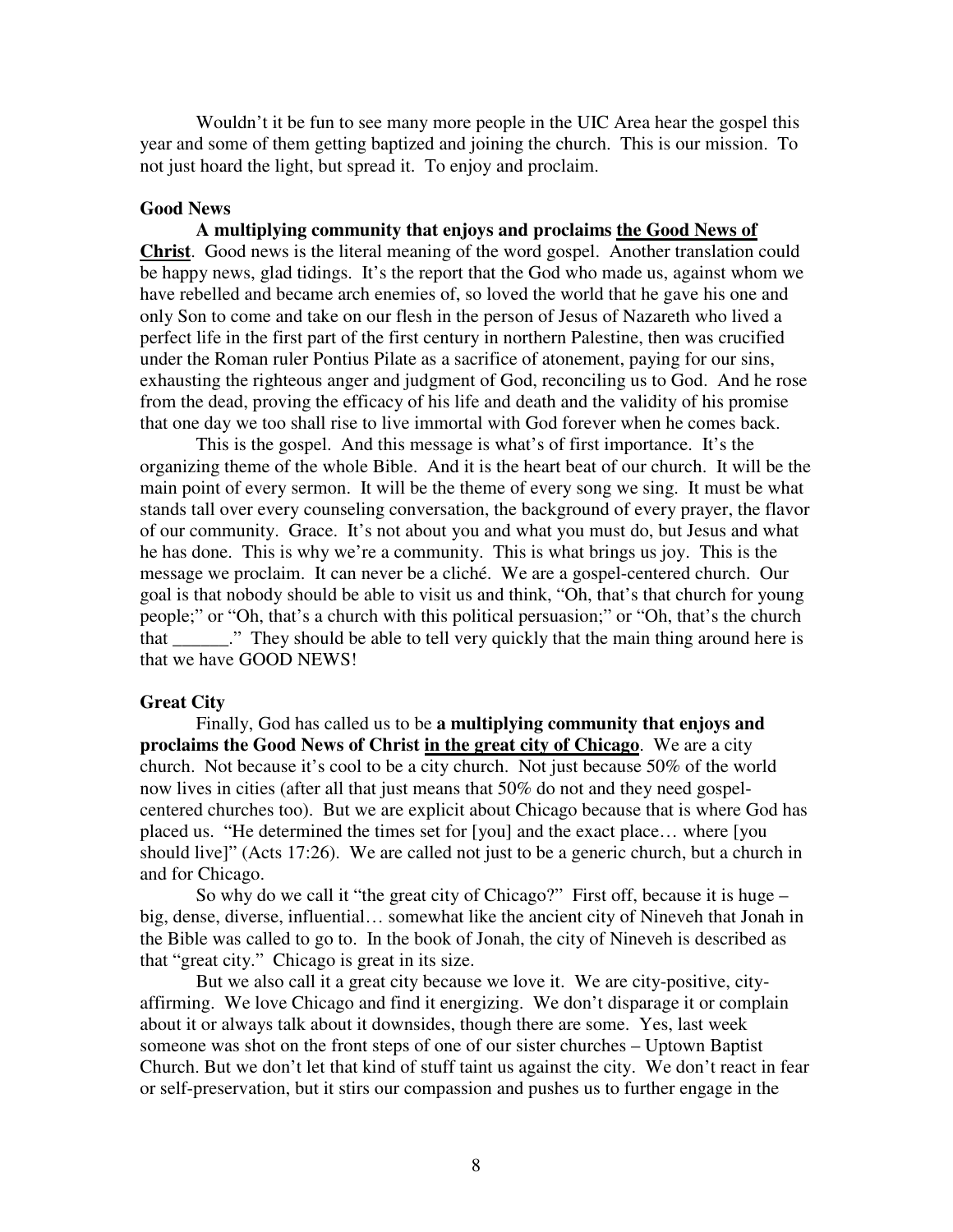city. Sure in a city we are going to find sin accentuated. Cities take everything – the bad and the good – and magnify it. It's called 'agglomeration'

 So yes, there are things about cities that are bad or hard. But there are many, many things about cities that are great! We were camping in rural Iowa two weeks ago. The county seat – Hampton – has an attractive courthouse on a square downtown. But we have the Monadnock and the Rookery and the Trump Tower and the Aon building that scrapes the sky. I love the country. Camping was fun. Nature is cool. But what is even more cool than nature is culture. I love cities. Jesse even posted an article of Facebook a few weeks ago citing the statistics that per capita it's actually safer to live in cities than it is in the country. $8$  Think about it: there are eyes on the streets, there are world class hospitals minutes away. If you get your arm caught in a grain auger in Iowa, you have to wait a long time for someone to find you, then drive you 50 miles to the nearest hospital staffed with doctors that don't really know what they're doing.

Cities are great. Chicago is great. I went to the beach this week and Andrea and I walked out a ways into the lake, enjoying the view of the expansive horizon, but then we turned around and faced toward the shore and found that this view was even more grand. All the people, the diverse people. "Cities have more 'image of God' per square inch than anywhere else."<sup>9</sup> All the architecture. All the infrastructure. This week I was driving Mary around after our eight day vacation. And she said out of the blue, "Dad, I love it that we're back in Chicago." I said, "Why is that Mary." She paused and replied, "Because this is where my home is." This is our home. We love it. We want to see the masses of people here come to enjoy God through the gospel in true community with us.

# **Conclusion**

 There's much more that could be said about all of this. If you're not a member of our church, you can pick up a copy of *Joining the Mission* which explains in further detail a lot of this stuff. If you are a member, just a reminder that Wednesday, September 4 th, is a membership meeting where we'll be talking together more about *how* we actually go about living on the mission, practically, what it looks like – 'Vision' stuff. Should be good. God has called us to be **a multiplying community that enjoys and proclaims the Good News of Christ in the great city of Chicago**. It's an exciting mission. I'm encouraged by what I see God doing among us to accomplish this and the possibilities ahead this year and thrilled to be on it with you.

#### **Lord's Table**

 Let's continue our celebration of the Good News together by eating at the Lord's Table…

#### **Benediction**

"Now to him who is able to do immeasurably more than all we ask or imagine, according to his power that is at work within us, to him be glory in the church and in Christ Jesus throughout all generations, for ever and ever! Amen" (Eph. 3:20-21).

This sermon was addressed originally to the people at Immanuel Baptist Church, Chicago, Illinois, by Pastor Nathan Carter on Sunday morning, August 25, 2013. It is not meant to be a polished essay, but was written to be delivered orally. The mission of Immanuel is to be a multiplying community that enjoys and proclaims the Good News of Christ in the great city of Chicago.